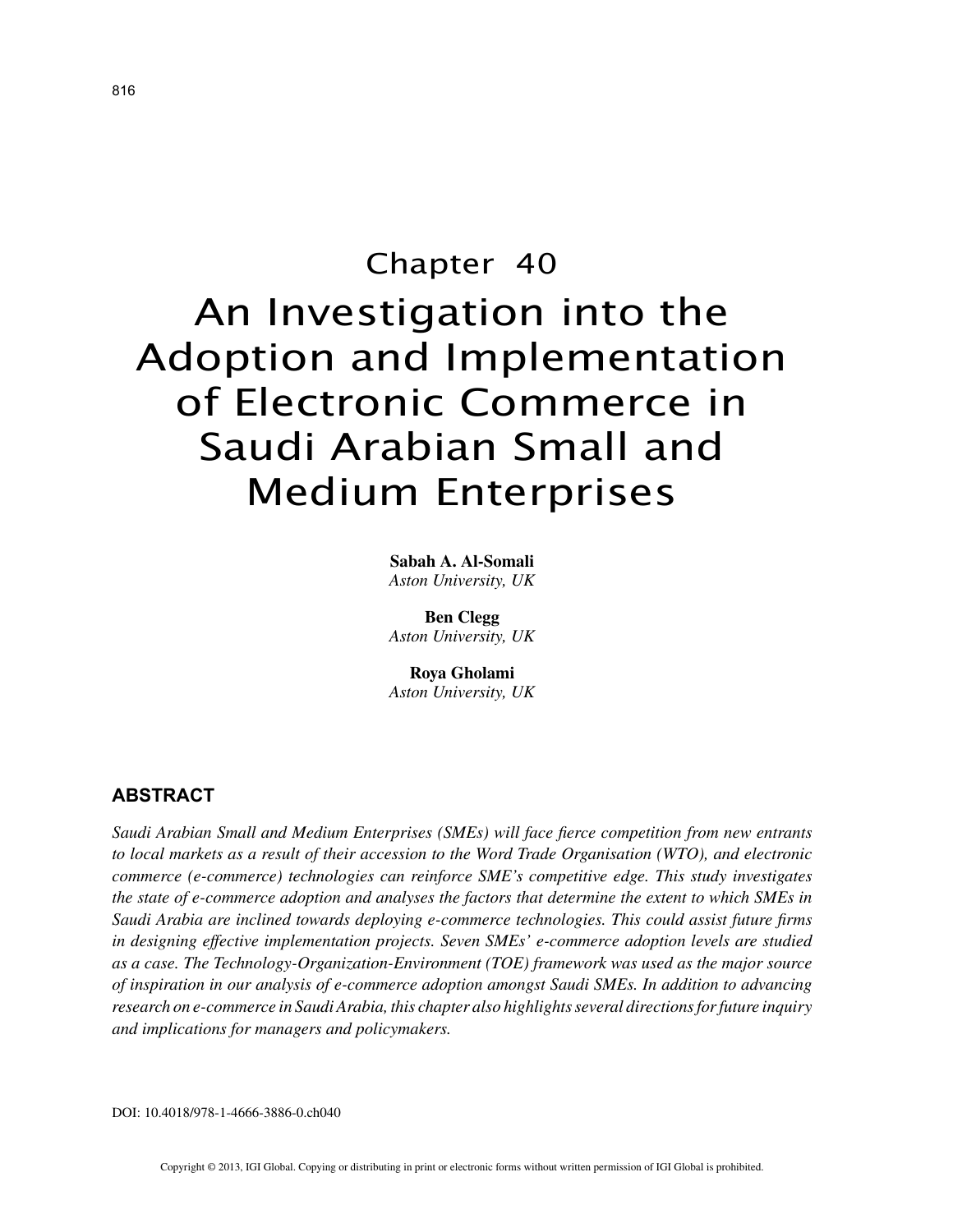## **INTRODUCTION**

The rapid increase in the number of Internet users has fueled a phenomenal growth in electronic commerce (e-commerce). The Internet provides an excellent opportunity to increase sales while resulting in lower operating costs. Indeed, firms that pass up this tremendous opportunity will possibly not survive in the  $21<sup>st</sup>$  century (Saunders, 2007). E-commerce involves the use of Internet technologies such as Electronic Data Interchange (EDI), electronic e-mail and Electronic Fund Transfer (EFT) to support financial transactions and purchases online.

E-commerce enables consumers and companies to gain access to worldwide markets, to expand access from regional to national or national to international markets (Iacovou *et al.* 1995; Rama Rao, 2001; Andam, 2003). Because of its potential, enterprises throughout the globe have either created or are in the process of creating e-commerce 'front-ends' (i.e., online shops) to complement their traditional business channels.

A leading market analysis firm, Forrester Research (Mulpuru et al., 2008) has indicated that online retail sales alone in the United States (US) reached \$175 billion in 2007 (an increase of 19% from 2006) and this is projected to grow to \$335 billion by 2012. Moreover, business-to-consumer (B2C) e-commerce sales totaled 106 billion Euros (\$133 billion) in 2006 and this is set to triple over the next 5 years to reach nearly 323 billion Euros (\$407 billion) by 2011 (eMarketer, 2007). It would nevertheless seem that there is a sizable gap between the developed and developing countries in which e-commerce successes occur more in the former than the latter (Licker and Motts, 2000; Johnston and Acquaah-Gaisie, 2001).

Recently, many studies have been conducted to explore the factors that influence the use of ecommerce in different countries and unfortunately, the majority of these studies were conducted in the United States (e.g. Grandon and Pearson, 2004), United Kingdom (e.g. Matlay and Addis, 2003), Canada (e.g Sparling *et al*., 2007) and few have focused on countries in developing countries such as Brazil (i.e., Tigre, 2003), South Africa (i.e., Molla and Licker, 2005) and India (i.e., Tarafdar and Vaidya, 2004). Yet, there is a shortage of data coming from countries in the Middle East and Arab World (Parker and Castleman, 2006) and in general this region has not yet received enough attention from social scientists and organizational analysts (Al-Yahya, 2009).

It is believed that using the findings of innovation studies in advanced countries to explain the innovative behaviour in less developed countries is likely to be inappropriate (Hofstede, 1991). Indeed, Western management theories and practices might not apply abroad and this same thought applies to the transferability of innovation theories and practices from the West to the Arabs (Hofstede, 1980).

Thus, the present study attempts to address this gap in the extant literature and sheds some light on e-commerce adoption by Small and Medium Enterprises (SMEs) in Saudi Arabia. Saudi Arabia is a unique place in which to conduct the study to test the findings derived from innovation adoption literature in SMEs. First, Saudi Arabia covers a very large area of the Arabian peninsula with a diverse immigrant population and a developing economy. Moreover, the region has been frequently cited for the lack of real involvement in ICT and e-business progress in achieving good work environment and organizational performance (UNCTAD, 2004; Nour, 2002).

This remainder of this chapter consists of seven sections. *Section 2* will briefly discusses the research national context and gives a picture about Saudi Arabia including its economy, the state of Internet usage and some cultural background. *Section 3* discusses the different definitions and characteristics concerning SMEs. *Section 4* then discusses the theoretical foundation for studying e-commerce adoption in organisations. The main method employed in our research will be briefly described in *Sections 5.* Research find